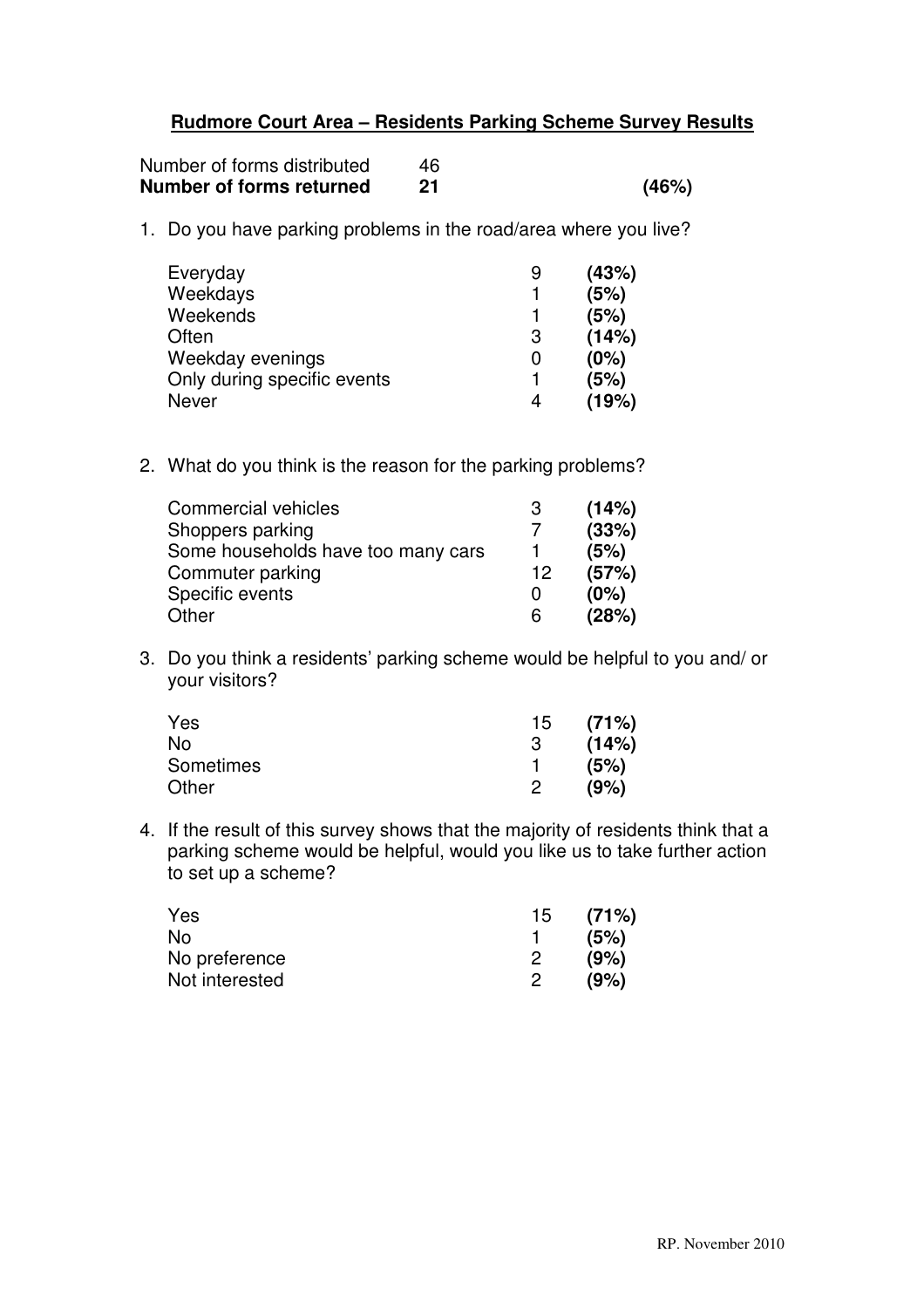5. If the result of this survey shows that the majority of residents think that a parking scheme would be helpful, which days of the week do you think it should run?

| 7 days a week          | 15 | (71%) |
|------------------------|----|-------|
| Weekends only          |    | (0%)  |
| Monday to Friday       | ヮ  | (9%)  |
| Not interested/no days | 3  | (14%) |
| Other                  |    | (0%)  |

6. What time of the day do you think the parking scheme should run?

| 24 hours                | 14 | (67%) |
|-------------------------|----|-------|
| 6pm-6am                 | 0  | (0%)  |
| 6am-6pm                 | 2  | (9%)  |
| Not interested/no times | 3  | (14%) |
| Other                   | 0  | (0%)  |

7. Do you think a residents' parking scheme was introduced in your area that it should include a period of free parking for visitors, trades people and traders?

| Yes            | 17 | (81%) |
|----------------|----|-------|
| No.            |    | (0%)  |
| No preference  | כי | (9%)  |
| Not interested |    | (5%)  |

8. How long do you think this period of free parking should be for?

| 1 hour         | ხ | (24%) |
|----------------|---|-------|
| 2 hours        | З | (14%) |
| 3hours         | 2 | (9%)  |
| Not interested |   | (9%)  |
| Other          |   | (33%) |

9. Is the address we sent this survey to your home or business address?

| Home            | 21 | $(100\%)$ |
|-----------------|----|-----------|
| <b>Business</b> |    | (0%)      |
| <b>Both</b>     |    | (0%)      |

10. How many vehicles registered to the area?

3